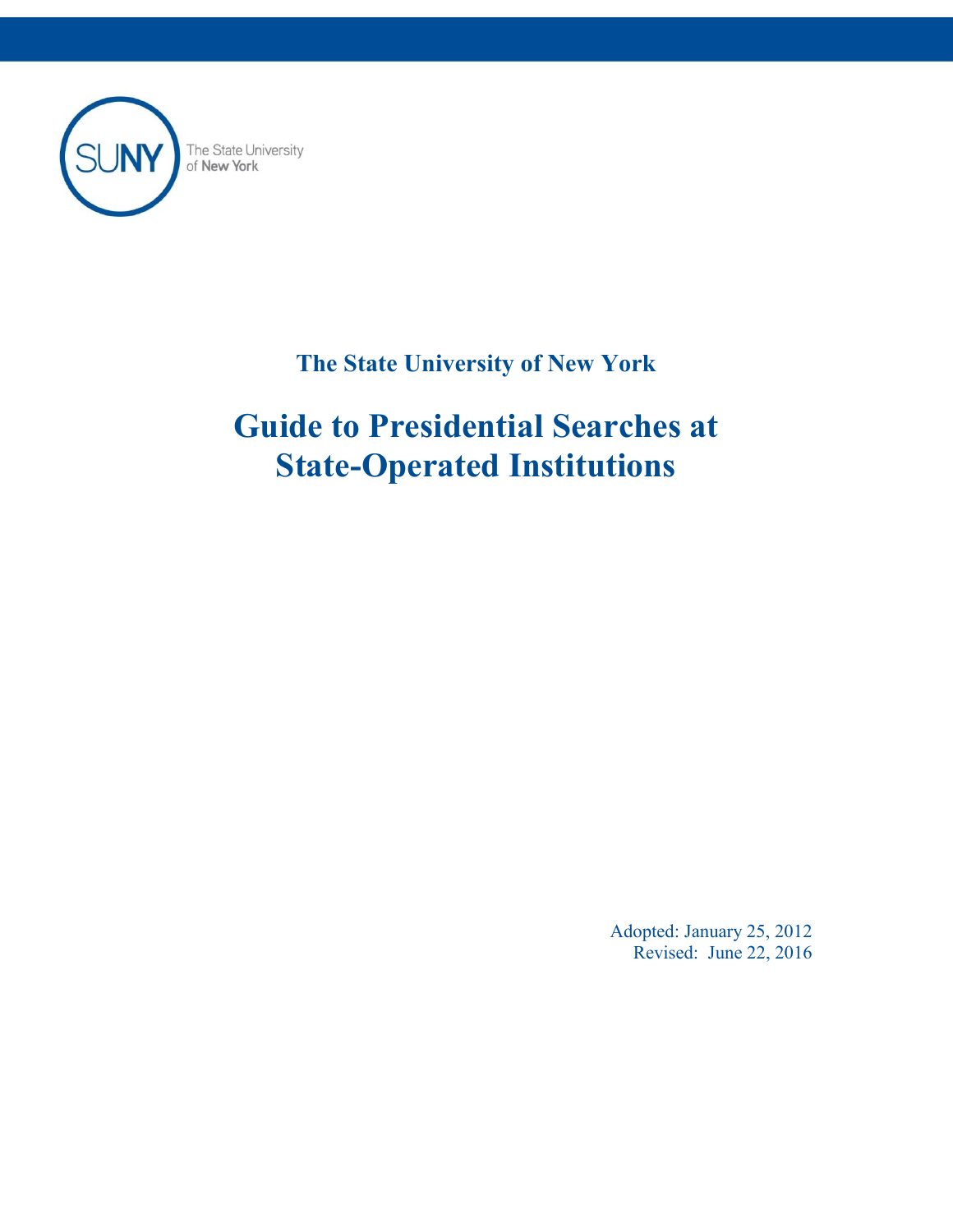**……………………………………………………………….…………….**

# **Table of Contents**

| I.  | Legal Authority for Nomination and for Appointment |                                         | 3  |
|-----|----------------------------------------------------|-----------------------------------------|----|
| П.  | Introduction                                       |                                         | 3  |
| Ш.  | Campus Presidential Search                         |                                         | 3  |
|     | А.                                                 | Preliminary Steps in the Search Process | 3  |
|     | $\mathbf{B}$                                       | The Search Process                      | 5  |
|     | C.                                                 | <b>Representational Searches</b>        | 9  |
|     | D.                                                 | The Selection Process                   | 10 |
|     | Е.                                                 | Board of Trustees Approval              | 11 |
|     | $F_{-}$                                            | Post-search Evaluation                  | 12 |
|     | G.                                                 | <b>Reopened Searches</b>                | 12 |
|     | Н.                                                 | Internal Candidates                     | 12 |
| IV. | Approval                                           |                                         | 12 |

Appendix A – Legal Issues Surround Employment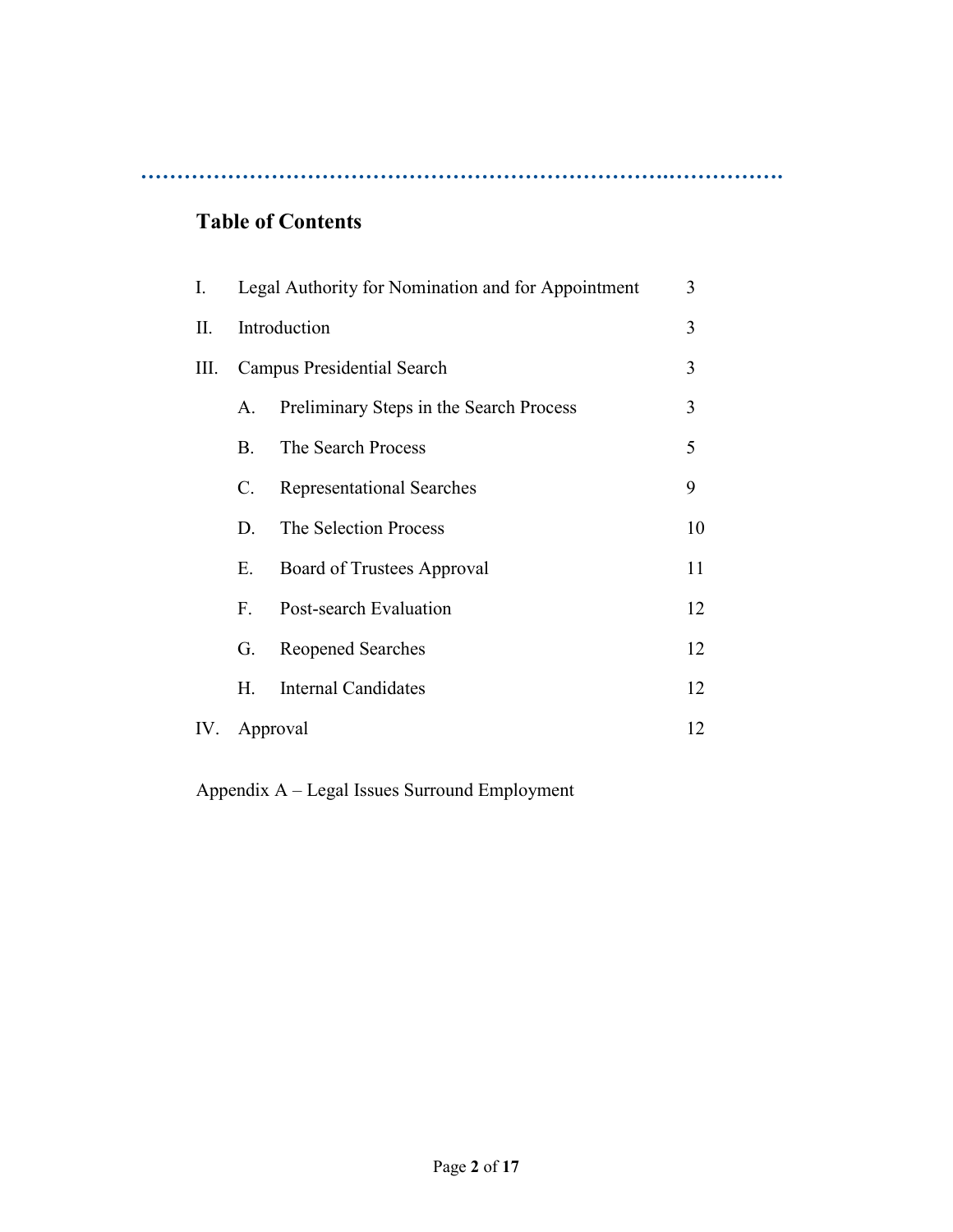#### **Guidelines for the Selection of a President When a Vacancy Occurs at a State-operated Campus of the State University of New York**

#### **I. Legal Authority for Nomination and for Appointment**

The legal authority to appoint the president or chief administrative officer of a Stateoperated institution of the State University of New York (SUNY) is vested in the Board of Trustees of SUNY (SUNY Trustees) by Section 355(2)(g) of the Education Law. The College Council of each such institution is given responsibility for recommending a candidate or candidates to the SUNY Trustees by Section 356(3)(a). (Section 6004 (c) gives this same power to the Trustees of the College of Environmental Science and Forestry.) The SUNY Trustees may also appoint a president or chief administrative officer in the event that no council recommendation is made, or where a council recommendation fails to comply with the SUNY Trustees' standards and procedures.

#### **II. Introduction**

The SUNY Trustees considers the selection of campus presidents to be one of the most important of its duties. The procedures below are intended to assist the College Councils of State-operated institutions in the search for, and nomination of, individuals to fill the position of president. It should be noted that the term "College Council" in the following is intended to refer equally to the Board of Trustees of the State University College of Environmental Science and Forestry.

This document is intended to provide a set of guidelines that should be utilized to conduct presidential searches. Recognizing the great diversity of size, scope and mission of the campuses in the SUNY system, the specific search process at an individual campus may be modified as described in this document by the SUNY Chancellor in consultation with the campus Council Chair.

#### **III. Campus Presidential Search**

#### **A. Preliminary Steps in the Search Process**

- As soon as practical after it is known that a presidential vacancy will occur, the Chancellor (or the Chancellor's representative) shall reach out to the Council Chair to provide advice and instructions in planning the search and the criteria to be used in the selection of a new president.
- The Council Chair should consult with campus constituency groups, including the campus governance leader, regarding the search plans and the development of the search committee.
- The committee should, in accordance with generally accepted presidential search procedures, be diverse and have representatives from principal campus constituencies.
- Unless otherwise agreed upon by the Chancellor (or Chancellor's representative) and the Council Chair, the search committee shall consist of: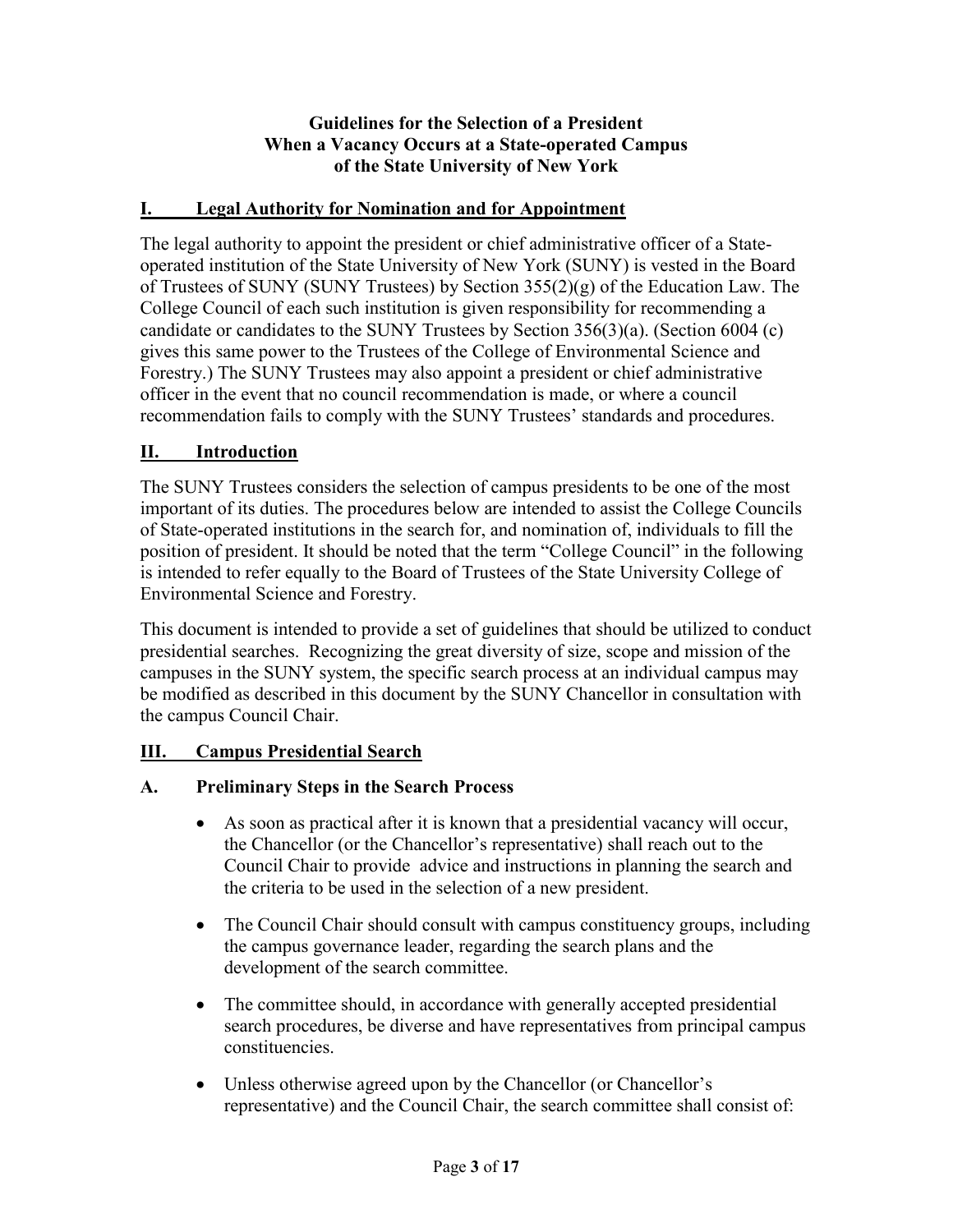- Four members of the council (including the chair);
- Six members of the full-time teaching faculty of the campus;
- One student;
- One alumni representative;
- One campus-related foundation representative;
- One academic dean;
- One professional or support staff member;
- One incumbent or retired SUNY president from another campus or a member of the Chancellor's senior staff designated by the Chancellor; and
- The Chancellor's liaison representative (non-voting).
- In the case of campuses larger than 10,000 student FTE, the Council Chair may choose, after discussion with the campus governance leader and authorization by the Chancellor (or the Chancellor's representative), to increase the size of the search committee to include an additional member of the teaching faculty, a graduate student, and an additional representative from the campus foundation board.
- The Council Chair shall appoint a chair of the search committee. Generally, the Council Chair also serves as the chair of the search committee. If the Council Chair is unwilling or unable to serve as chair of the search committee, the Council Chair shall appoint another member of the council to serve as chair of the search committee.
- Taking care to assure that faculty representation on the search committee speaks for a broad spectrum of faculty opinion, the campus faculty governance leader will work with the Search Committee Chair and the Chancellor's representative to devise a nomination and election process to select the faculty representatives to the search committee by secret ballot. The voting process must be widely publicized with sufficient notice to allow any interested faculty to participate in the nomination and voting process. The Council Chair shall invite the appropriate campus and community groups, including the campus governance leader, to submit recommendations for all other positions on the search committee, and shall make the appointments to the remaining positions on the search committee from the recommendations submitted. The committee itself should represent a broad diversity of opinion among the primary campus constituencies.
- The Chancellor shall designate a liaison representative to serve as a nonvoting member of the search committee. That representative shall have full access to the files of the committee, and shall be responsible for reporting at regular intervals to the Chancellor and the Trustees regarding the progress of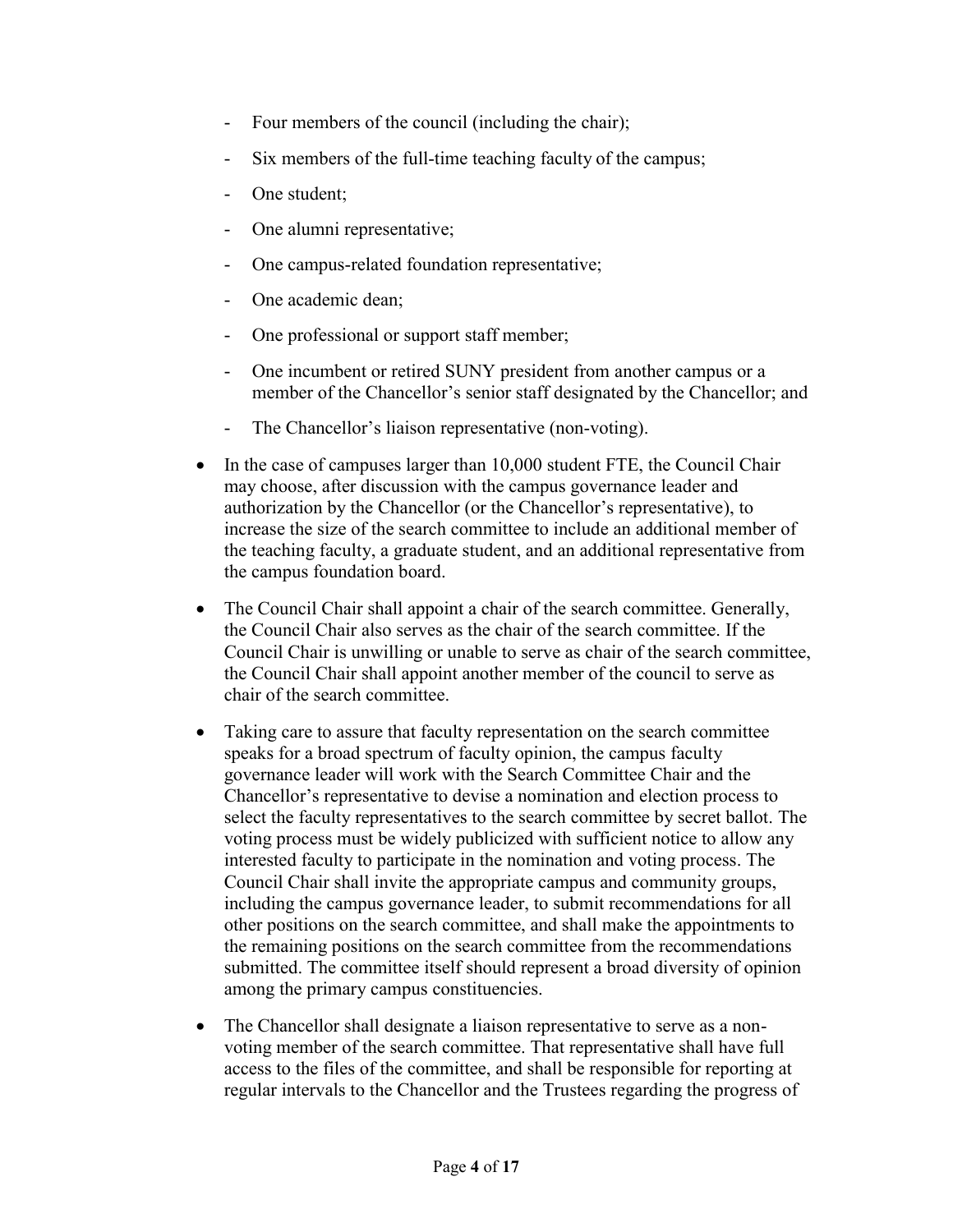the search and the work of the search committee. The representative shall provide general assistance to the search committee as needed for each step in the process.

- The Council Chair and the Chancellor (or the Chancellor's representative) shall agree on an expected timetable for the search and nomination process.
- The Chancellor (or the Chancellor's representative) shall provide a list of nationally recognized organizations (e.g., search firms) with established expertise in academic recruitment and screening, as well as a commitment to developing diverse candidate pools, from which the council shall select one to assist in their search. The campus may elect to use a search firm not on this list with approval from the Chancellor (or the Chancellor's representative). In compliance with SUNY Board of Trustees Resolution regarding the Diversity, Equity, and Inclusion Policy, adopted on September 10, 2015, campuses shall, during the search firm selection process, inquire with search firms about their success in assuring diverse candidate pools.<sup>1</sup> The campus must follow all appropriate procurement policies in the selection of the search firm.<sup>2</sup>
- A campus staff liaison shall be appointed to assist the search committee and to coordinate the clerical work of the committee. This person shall be held to the same confidentiality agreements as the search committee.
- A budget for the search should be determined in conjunction with the chief financial officer of the campus, and arrangements made for a search office and support staff. The campus is responsible for the full cost of the presidential search and the budget should be sufficient to cover the cost of hiring a professional search firm; advertising the position; travel of candidates to all interviews, including those with the Chancellor and the Board of Trustees; as well as the usual telephone, postage, duplicating, and other administrative expenses associated with a search.

#### **B. The Search Process**

 $\overline{a}$ 

 At the first search committee meeting, the search chair, along with the Chancellor's representative, shall acquaint the committee members with the search procedures in general and with any specific instructions from the college council, the Chancellor, and the Trustees. The search committee shall be advised that the council is required to send a list of no fewer than three names of acceptable candidates to the Chancellor for consideration, and that the council may submit its opinion on the relative strengths and weaknesses of

<sup>1</sup> The SUNY Office of Presidential Searches and Leadership shall track the efforts of search firms in developing of diverse candidate pools to fill presidential vacancies and share this information, as appropriate, with campuses. The Office will also provide each selected search firm with a copy of the Board Resolution policy on Diversity, Equity, and Inclusion as well as the system and campus diversity plans.

<sup>&</sup>lt;sup>2</sup> The search committee should consult with the campus purchasing office to ensure that all state and SUNY rules and regulations are followed regarding the contracting of the search firm.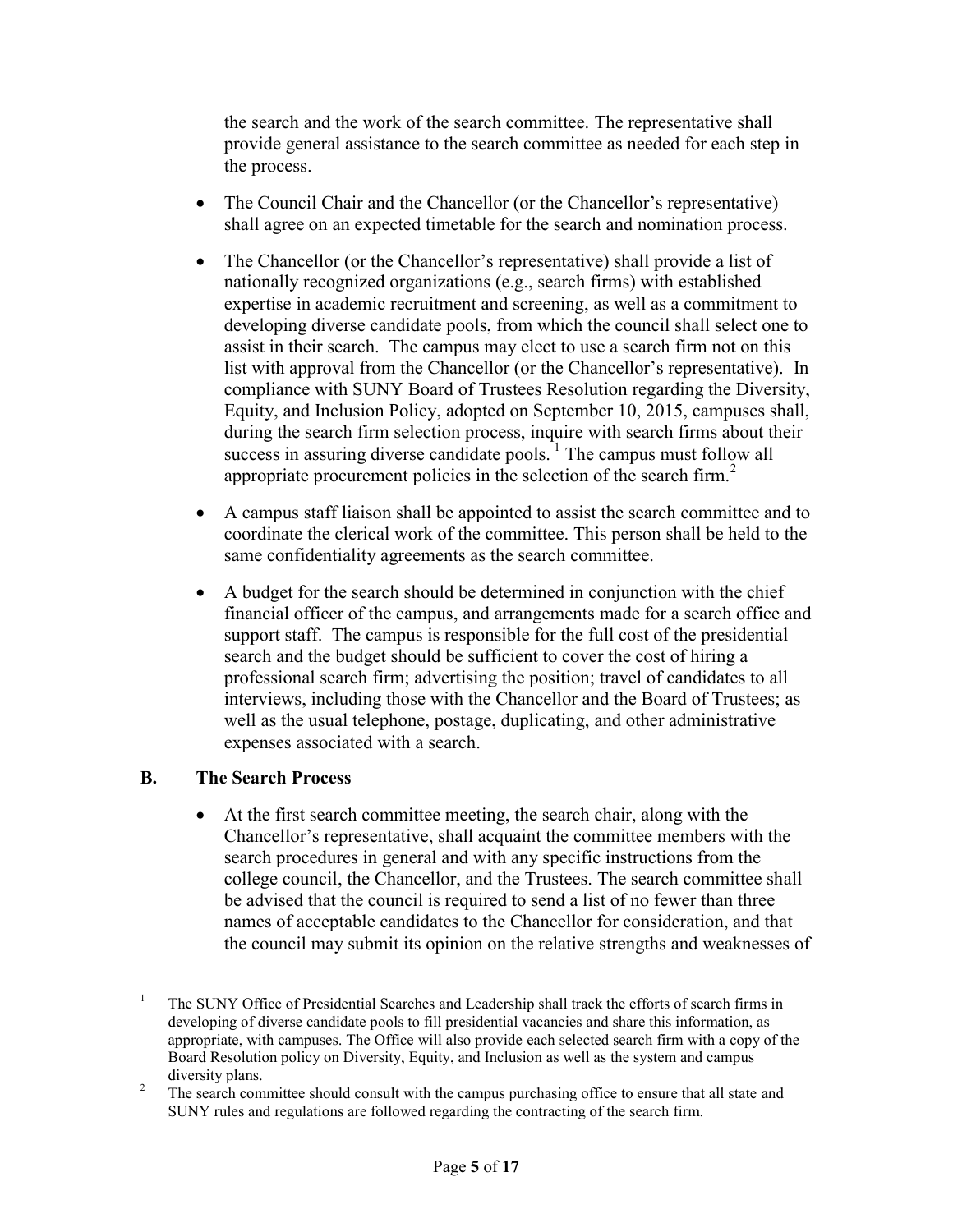each candidate whose name is forwarded for consideration by the Chancellor. The timetable for the search shall be presented to all committee members and a commitment obtained from each member to attend all meetings and all interviews.

- Only approved members of the search committee and those staffing the committee are allowed to participate in the confidential work of the committee. Search committee member designees or representatives are not permitted to participate in search committee meetings or review confidential materials.
- The Chancellor (or the Chancellor's designee) will give the search committee its charge at the first meeting.
- At the first search committee meeting, the importance of confidentiality shall be discussed. All members of the committee must agree to preserve the confidentiality of the search and the names of all candidates.
- The chair may ask the Chancellor to dismiss any committee member if there is evidence that a member of the committee has breached the confidentiality of the search or a committee member is believed to be unduly biased, a nonparticipant or otherwise unable to fulfill his/her responsibilities in the search process. The decision of whether or not to dismiss the member as well as whether or not to replace the dismissed member will be in the sole discretion of the Chancellor in consultation with the chair of the search committee. If a representative of the faculty is dismissed, the Chancellor (or Chancellor's representative) shall also consult with the campus's faculty governance leader as to whether and how the individual shall be replaced.
- At one of the meetings of the search committee, prior to the review of candidates, the chair will invite the campus's Chief Diversity Officer and Human Resources Director (or designees) to address issues related to the recruitment of diverse candidates as well as discuss general legal protocols and campus and system policies related to hiring of staff.<sup>3</sup>
- In consultation with the Chancellor's representative and the search consultant, the committee should assess the needs of the institution and the type and style of leadership desired in a new president. Combining the results of this assessment and the required criteria set forth by the Chancellor, the search committee shall develop, and submit to the Chancellor (or the Chancellor's representative) for approval, the material to be used in the advertisement of the vacancy and the recruitment of candidates for the position.

<sup>&</sup>lt;sup>2</sup><br>3 Per the SUNY Board of Trustees Resolution policy on Diversity, Equity and Inclusion, adopted on September 10, 2015, each SUNY campus is required to appoint a Chief Diversity Officer (CDO) no later than August 15, 2017. In the event of a position vacancy or this position has not yet been filled, the SUNY CDO (or designee) shall be invited to meet with the search committee.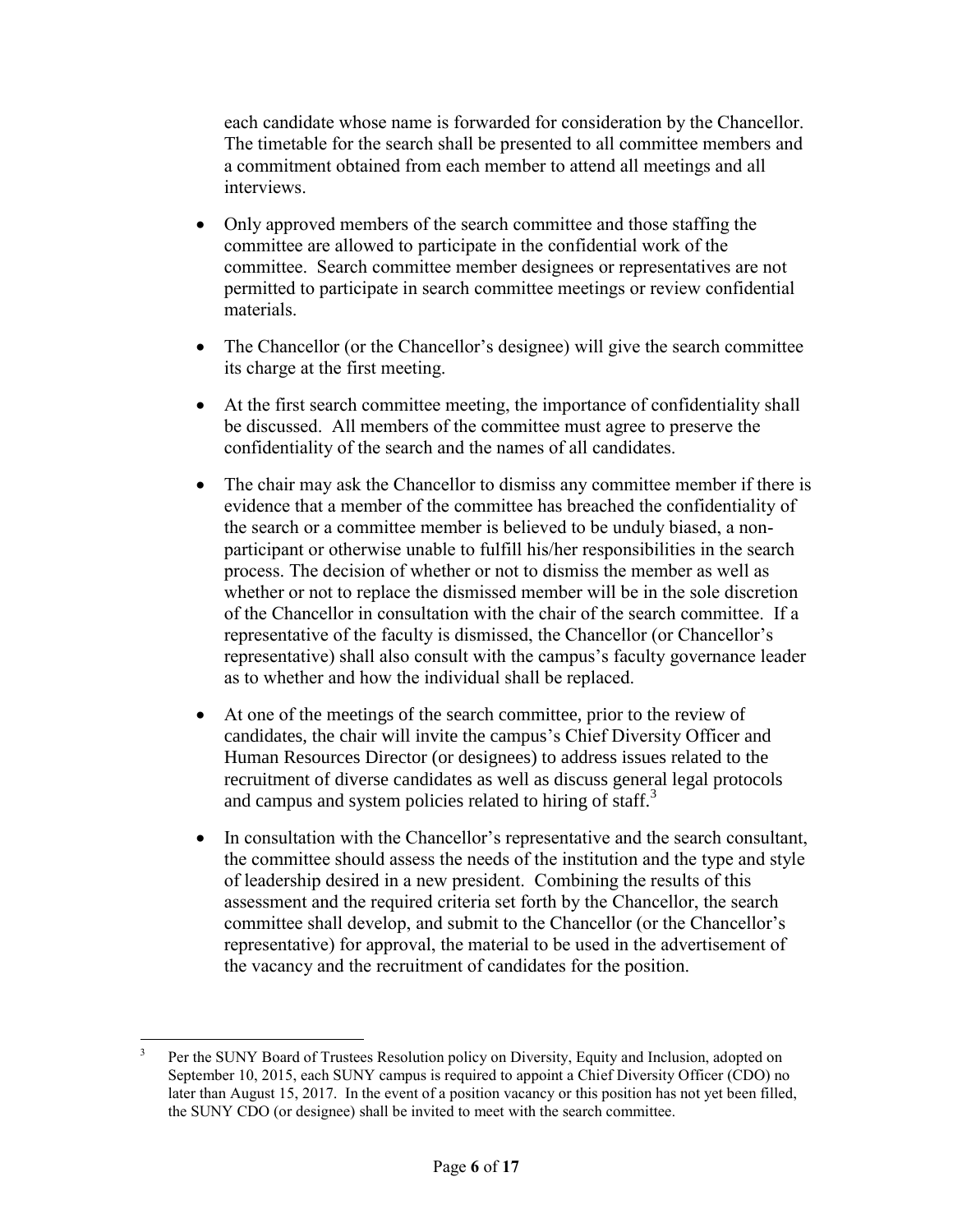- The campus prospectus and job description for the position of president should be developed in consultation with the search firm and the Chancellor's representative, and reflect the future leadership needs of the college. The material should contain at least the following:
	- The general description of the college, including its current strengths, opportunities, and relevant challenges;
	- The required and preferred qualifications for the position;
	- Information about the SUNY system, provided by the Chancellor's representative;
	- Gender neutral language; and
	- The following passage: "*The Institution is an affirmative action, equal opportunity employer and does not discriminate on the basis of race, color, national origin, religion, creed, age, disability, sex, gender identity, sexual orientation, familial status, pregnancy, predisposing genetic characteristics, military status, domestic violence victim status, criminal conviction, or retaliation*."
- The vacancy shall be advertised nationally and in a way intended to generate a diverse pool of candidates. The campus and/or SUNY Chief Diversity Officer shall be consulted in the development of the advertising plan. In order to reach an array of potential candidates, the vacancy shall be broadly advertised in recruitment sources that target the higher education sector and/or are determined to be Equal Opportunity recruitment outlets such as:
	- The Chronicle of Higher Education
	- Inside Higher Education
	- Higheredjobs.com
	- Diverse Issues in Higher Education (formerly Black Issues in Higher Education)
	- Hispanic Outlook
	- The Insight into Diversity
	- Military Hire
- The following can be additional sources of information on creating effective recruitment strategies for diverse candidate pools:
	- National Association for Equal Opportunity in Higher Education
	- American Council on Education's Womens' Network
	- American Association of University Women
	- U.S Department of Veterans Affairs
	- Joining Forces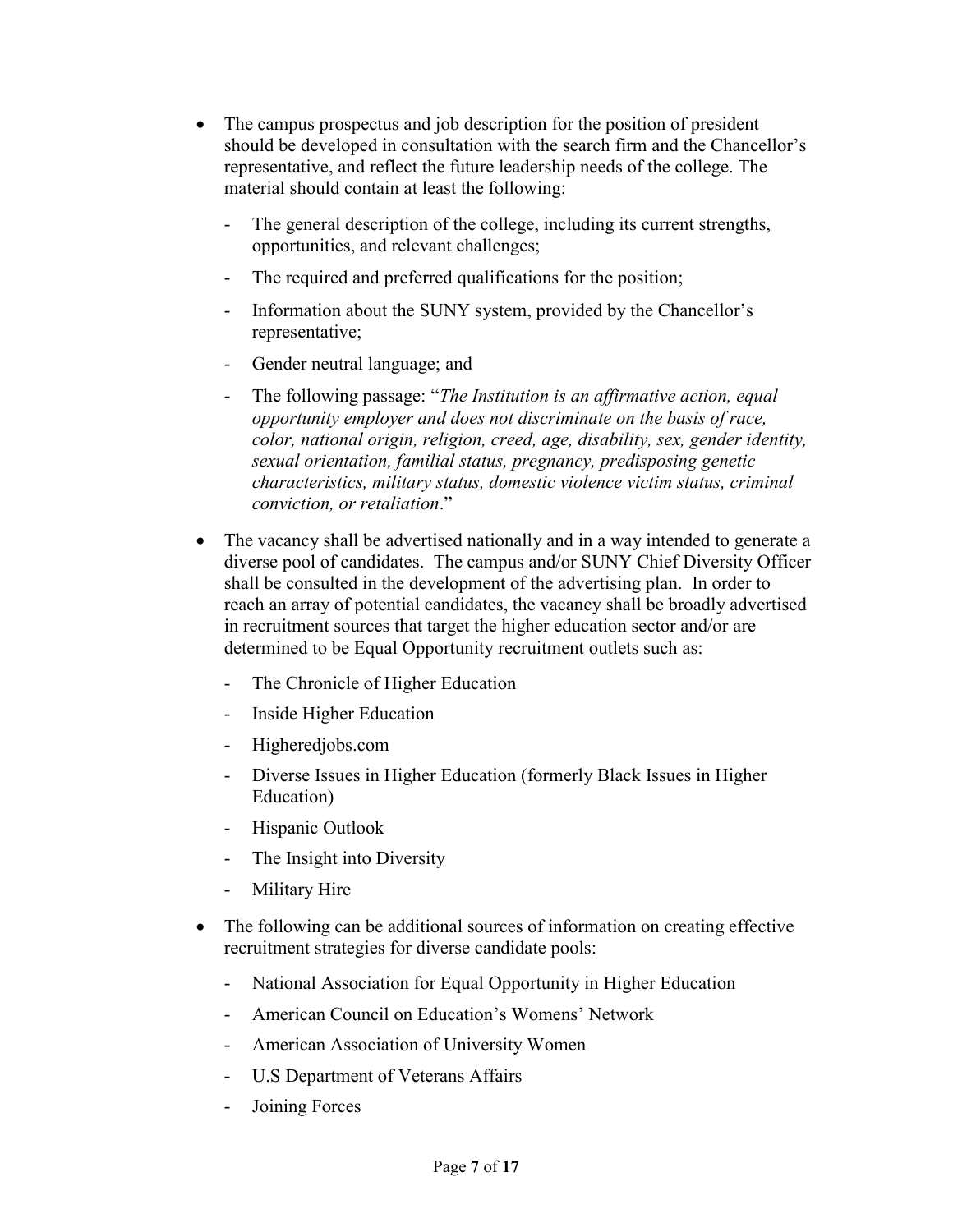- Prior to commencing a review of the candidates, the committee should:
	- Establish evaluation criteria and interview questions based on the qualifications described in the advertisement;
	- Become familiar with requirements of the position and the required and preferred qualifications of the position;
	- Designate a diversity advocate(s) with the role of advocating for diversity as a core component of the search process;
	- Discuss the role of the search committee members in representing first the best interest of the institution, and second the constituencies that they represent; and
	- Consider the need to develop and abide by a fair and just selection process.
- In consultation with the search firm, the committee will develop an initial application screening method and identify those candidates who meet the minimum qualifications. Letters should be sent to those who do not meet the minimum qualifications for the position as soon as practical.
- From the pool of candidates who meet the minimum qualifications, the committee shall use the agreed upon evaluation criteria to select a group of approximately 20 names whom they judge to be the strongest applicants. Additional information may be collected on this group by the search consultant and committee members. Additional information may include reference checking (but only from references named by the candidate in order to preserve the candidate's confidentiality and only after permission from the candidate to contact those references has been obtained), and appropriate internet searches.
- When additional information is collected and reference checking, if done, has been completed, the committee shall meet to review the applications of all candidates and to discuss the additional information obtained. The committee will then select a group of approximately 8-12 candidates to be interviewed at a site convenient to the committee and to the candidates, subject to the approval by the Chancellor (or the Chancellor's representative). The site selected for the interviews must be designed to assure that the confidentiality of the names of the candidates to be interviewed will be maintained. Prior to the interviews, the search consultant will conduct a thorough review of each candidate's credentials and check references supplied by each candidate, and provide the search committee with the results of that review. (Please see Appendix A for additional guidance on the appropriate methods, including legal limitations, for collecting additional information.)
- All members of the search committee should attend the personal interviews. The Chancellor's representative (or designee) will also attend these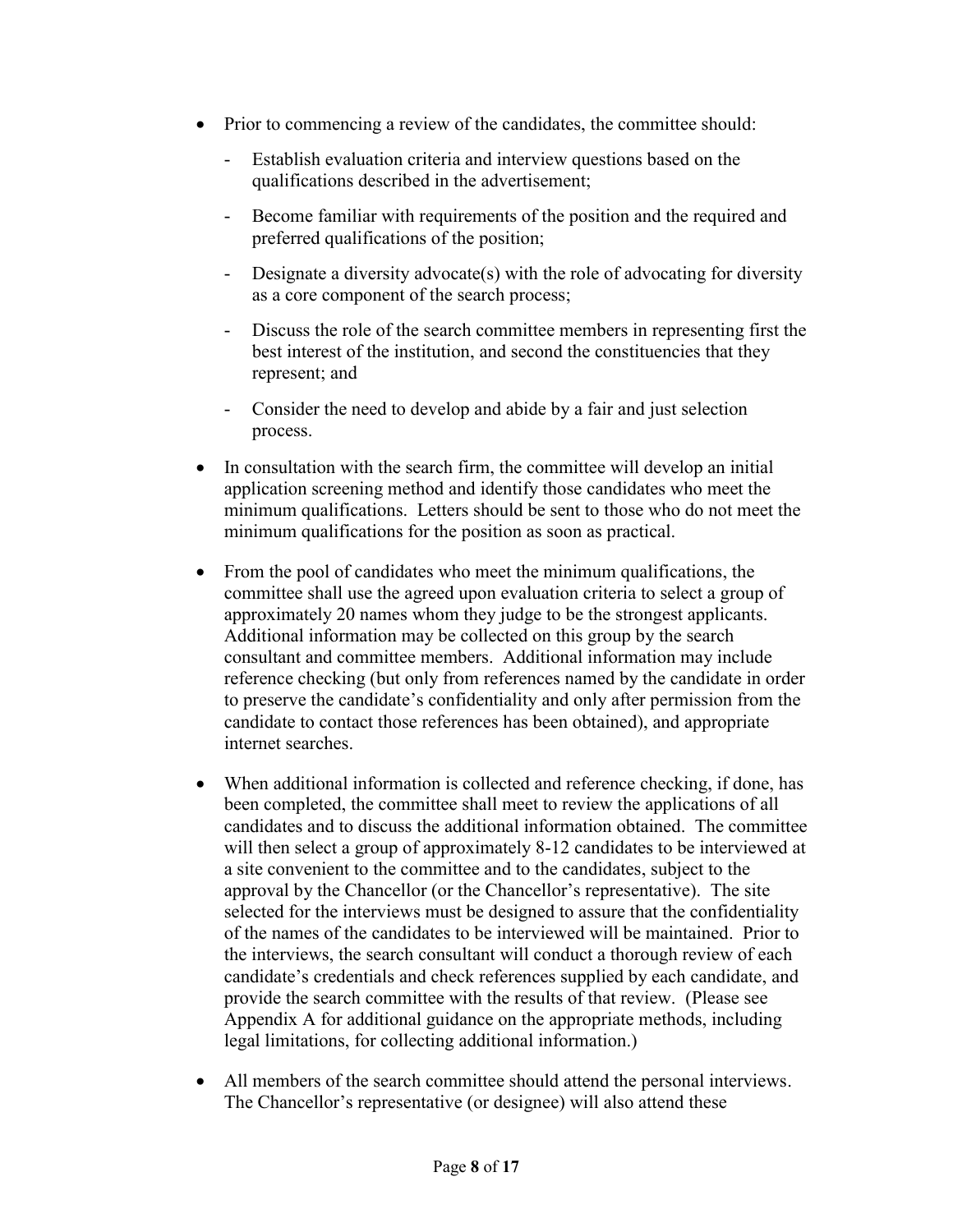interviews. Each interview will typically last at least one hour, using a list of questions to be asked of all candidates. Time should also be allotted during this interview to allow each candidate to ask questions of the committee.

- Following these interviews, the committee should meet to discuss and review the qualifications of the candidates interviewed and to select a small group of five or more candidates as semi-finalists. At this point, most searches will proceed with publicly announced campus visits by semi-finalists, subject to the approval by the Chancellor (or the Chancellor's representative). Other searches, as described below, may proceed as a representational search. Where appropriate during campus visits, the candidate's spouse/partner, or other family members or associates, may also be invited to visit the campus. At this stage, candidates will be asked to allow the search committee to check references, other than those names provided by the candidates. Candidates other than the semi-finalists should be notified prior to the release to the public of the names of candidates to be invited to the campus.
- Up to this point in the search process, the names of the candidates have been kept confidential by the committee. When the semi-finalists are scheduled to visit campus, their names are released to the public, along with general information about their background and qualifications. It is recommended that the name of each semi-finalist be made public at least 48 hours prior to their scheduled campus visit. The names may be released at the same time or the release staggered throughout the process.
- Campus visits shall be designed to allow a large number of campus and community members to meet and hear from each candidate. In planning these visits, the committee should remember that at this stage of the process they are recruiting the candidates as well as evaluating them.
- All members of the council should actively participate in the interviews of the semi-finalist candidates who visit the campus.
- The SUNY Board of Trustees and the Chancellor may in confidence request access to search committee documents, including candidates' curriculum vitae, at any point in the process. However, all information regarding the reference checks, committee discussion and voting on the various applicants is confidential, and may not be divulged at any time.

#### **C. Representational Searches**

• When deemed necessary by the Chancellor and the State University Board of Trustees, or when initiated by the Council Chair and agreed upon by the Chancellor and State University Board of Trustees, the search will be deemed a representational search where the search committee will be the representatives of the campus in lieu of campus visits and where the semifinalists' names are not publicized to the community.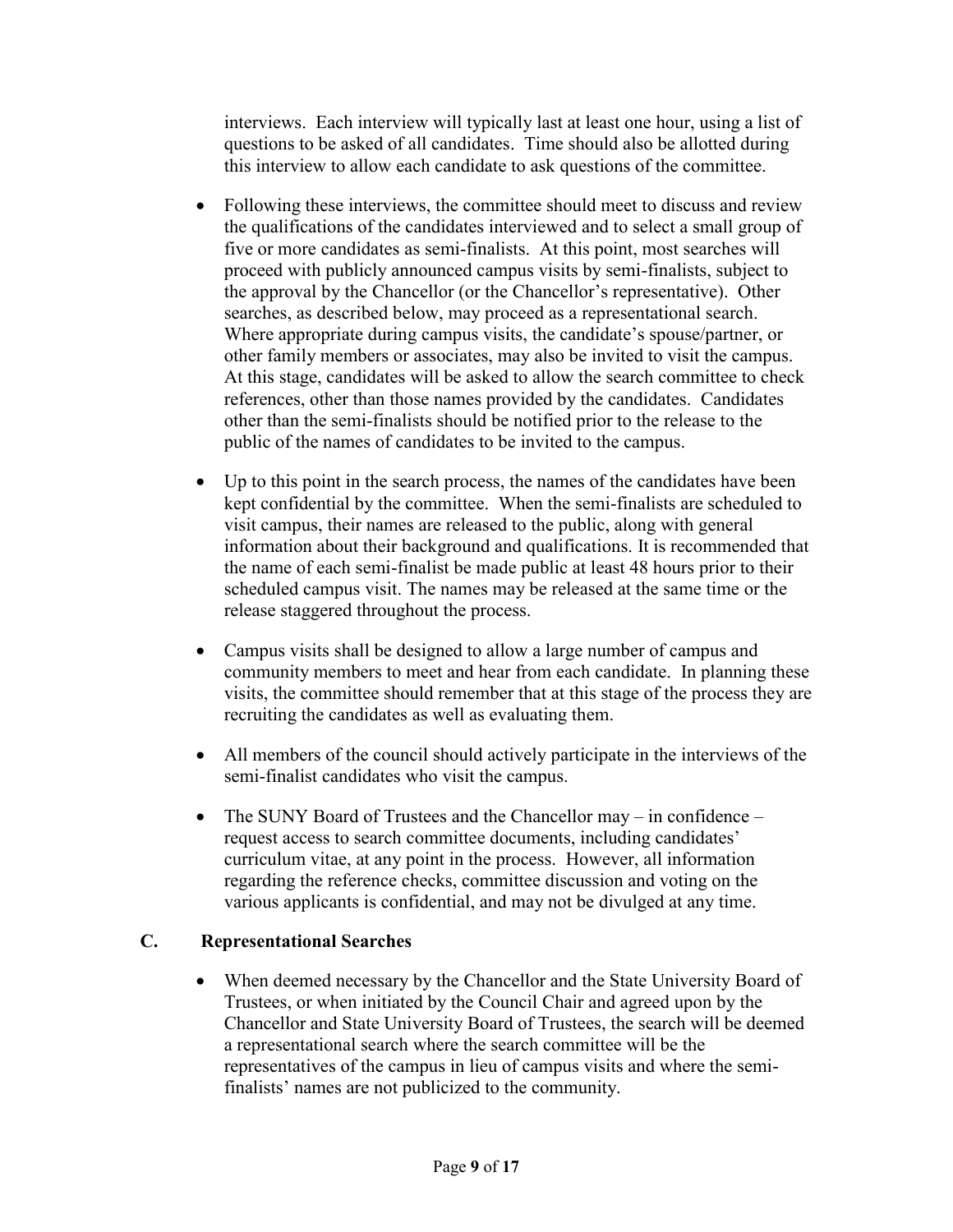- The sole criterion upon which this decision rests is a determination as to whether a traditional search process with public campus meetings would inhibit the generation of a suitable pool of excellent candidates.
- During a representational search, members of the college council and other designated members of the college community will be invited to meet with the semi-finalist candidates under strict rules of confidentiality.
- The decision whether to hold campus visits will be discussed with the college council and search committee, but it is in the sole discretion of the Chancellor and Board of Trustees of the State University of New York.

#### **D. The Selection Process**

- The search committee shall meet and deliberate on the merits of each semifinalist candidate. It is recommended that all council members be invited to join the search committee at this meeting to hear the search committee's discussions regarding the relative merits of each candidate.
- The search committee shall forward to the council the list of all acceptable candidates, along with a short (one page) synopsis of the relative strengths and weaknesses of each candidate. The committee shall determine the appropriate process by which a candidate may be determined to be acceptable. The search committee is strongly urged to forward as many acceptable names as possible to the council for consideration.
- The council then shall meet and deliberate on the relative merits of each of the candidates whose names have been forwarded to them by the search committee. While the recommendation of candidates to the Chancellor and the State University Board of Trustees is the prerogative of the council alone, consensus between the council and the search committee should be sought and encouraged. Serious disagreement about the final candidates recommended by the council, particularly any disagreement that clearly follows major constituency lines, suggests a potentially serious problem with the search process.
- The council shall recommend three acceptable finalist candidates to the Chancellor for consideration. The recommendations shall be unranked, though the council may submit its opinion in written form on the relative strengths and weaknesses of each finalist candidate whose name is forwarded for consideration by the Chancellor.
- In most searches, the Chancellor shall then invite the three candidates to meet with him/her and, as appropriate, members of his/her senior staff prior to the Chancellor making a final recommendation to the Board.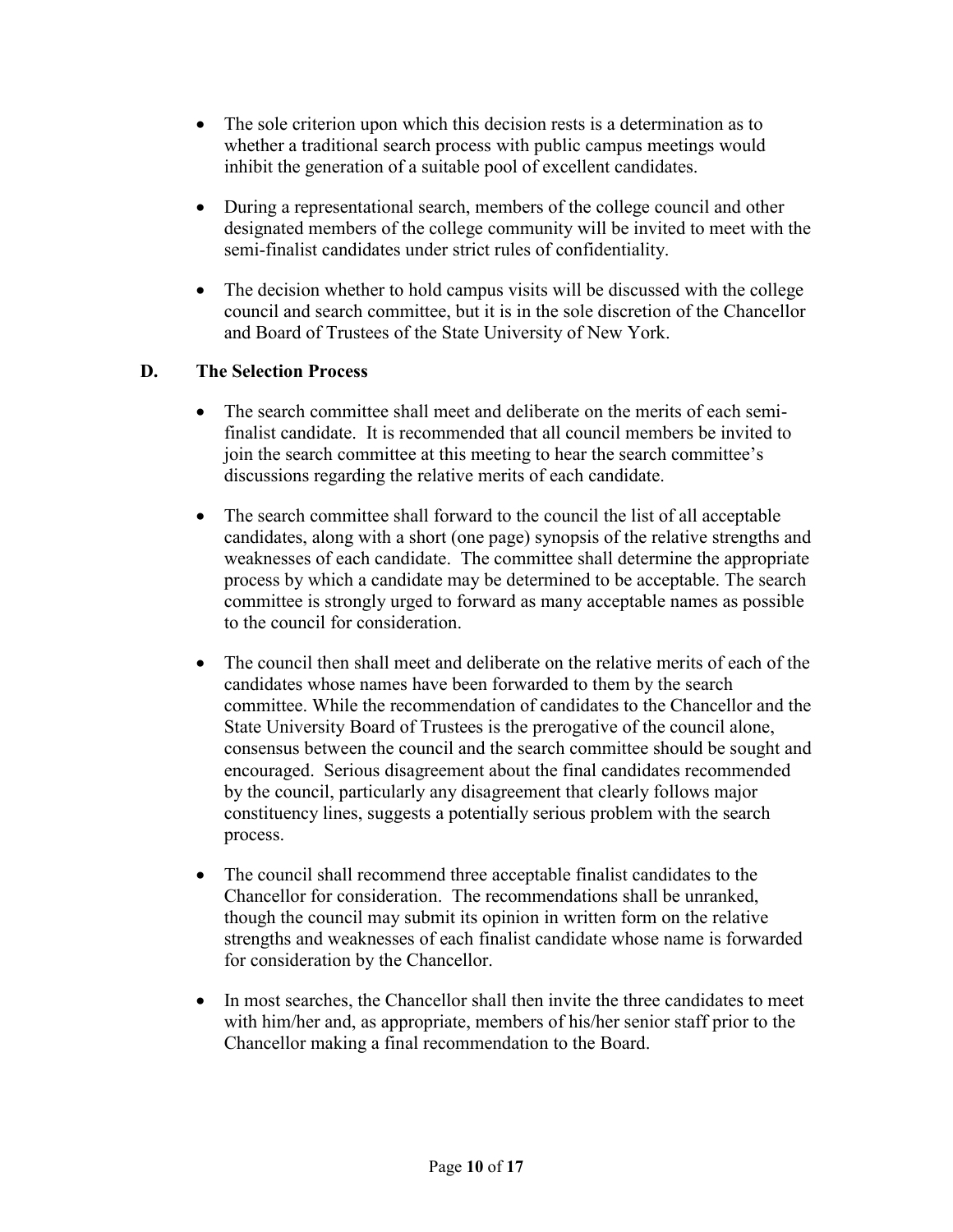• In most searches, the three candidates will be required to provide a presentation to an invited audience including SUNY senior staff and members of the SUNY Board of Trustees about their vision for the campus, how they will advance that vision, and how they will work with system to achieve that vision. The materials (e.g., C.V. and cover letter) shall be provided to the invited audience in advance of the presentations. Those in attendance shall provide feedback to the Chancellor for his/her consideration in selecting a nominee to forward to the Trustees for their approval.

#### **E. Board of Trustees Approval**

- The Chancellor shall provide the name of her recommendation as well as related background materials to the Board of Trustees. Except when approved by the Board Chair, the Chancellor shall provide such information no less than one week prior to the Trustees' interview of the candidate.
- For each search, a sub-committee of at least three members of the Trustees shall be constituted to serve as the primary liaisons of the Board to the search. Responsibilities of the sub-committee shall include:
	- o Reviewing the materials provided by the three candidates forwarded to the Chancellor and attending the required presentation to be given by the three finalists advanced to the Chancellor;
	- o Interviewing, in person, the candidate recommended by the Chancellor, at a time and place arranged by the Secretary of the Board of Trustees;
	- o Receive from the Chancellor a proposed annual compensation package with background compensation data as well as a summary of the search process.
	- o Making a full report of the process and forwarding its recommendations on both the candidate and the compensation package to the full Board of Trustees.
- It is anticipated that a recommended candidate approved by the sub-committee of the Board of Trustees will be invited to attend the next scheduled meeting of the Board of Trustees for consideration of final appointment. The Board of Trustees may meet with the candidate in executive session before a final presentation and vote.
- Interviews done by the full Board will occur on the first day of a scheduled meeting in executive session. At the meeting (or prior to the meeting) with the candidate, the Chancellor will provide to the Board of Trustees a proposed annual compensation package with background compensation data as well as a summary of the search process. It is anticipated that a recommended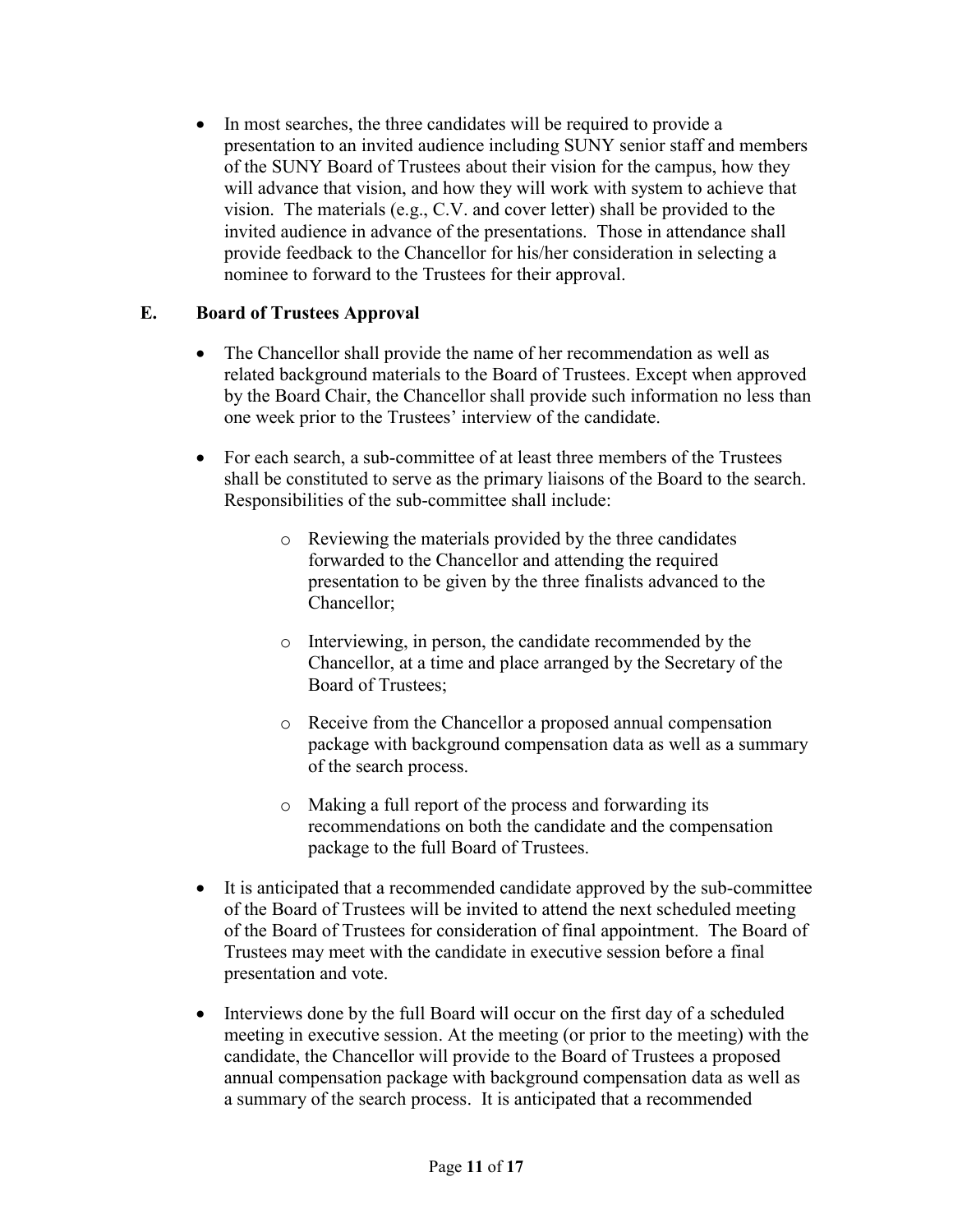candidate interviewed during executive session will be invited to attend the next scheduled meeting of the Board of Trustees for consideration of final appointment.

### **F. Post Search Evaluation**

Once a search has been completed, it is recommended that the SUNY Office of Presidential Searches and Leadership, in consultation with the College Council, administer an evaluation to the search committee, all candidates that were invited to the off-site interviews, and the selected candidate. The evaluation should be considered a tool for the System and College Council to understand how the process went, review of the search firm and consultant used, and what they should learn from the search that should be remembered for future searches.

## **G. Reopened Searches**

Should the Chancellor or the Board of Trustees decide that the circumstances warrant the reopening of a search, it is within their discretion to require that the Council Chair appoint, in accordance with these guidelines, a new search committee.

## **H. Internal Candidates**

Should anyone from within the campus community wish to apply for the presidency, that individual must do so by way of a formal application prior to the closing date for the receipt of nominations. Any such internal candidate who does not formally apply for the position and participate in the entire search process will not be considered for the position. Interim Presidents may not be candidates for the presidency unless they have received the written permission of the Chancellor to participate as candidates.

#### **IV. Approval**

The guidelines were approved by the State University of New York Board of Trustees effective January 25, 2012 and revised May 4, 2016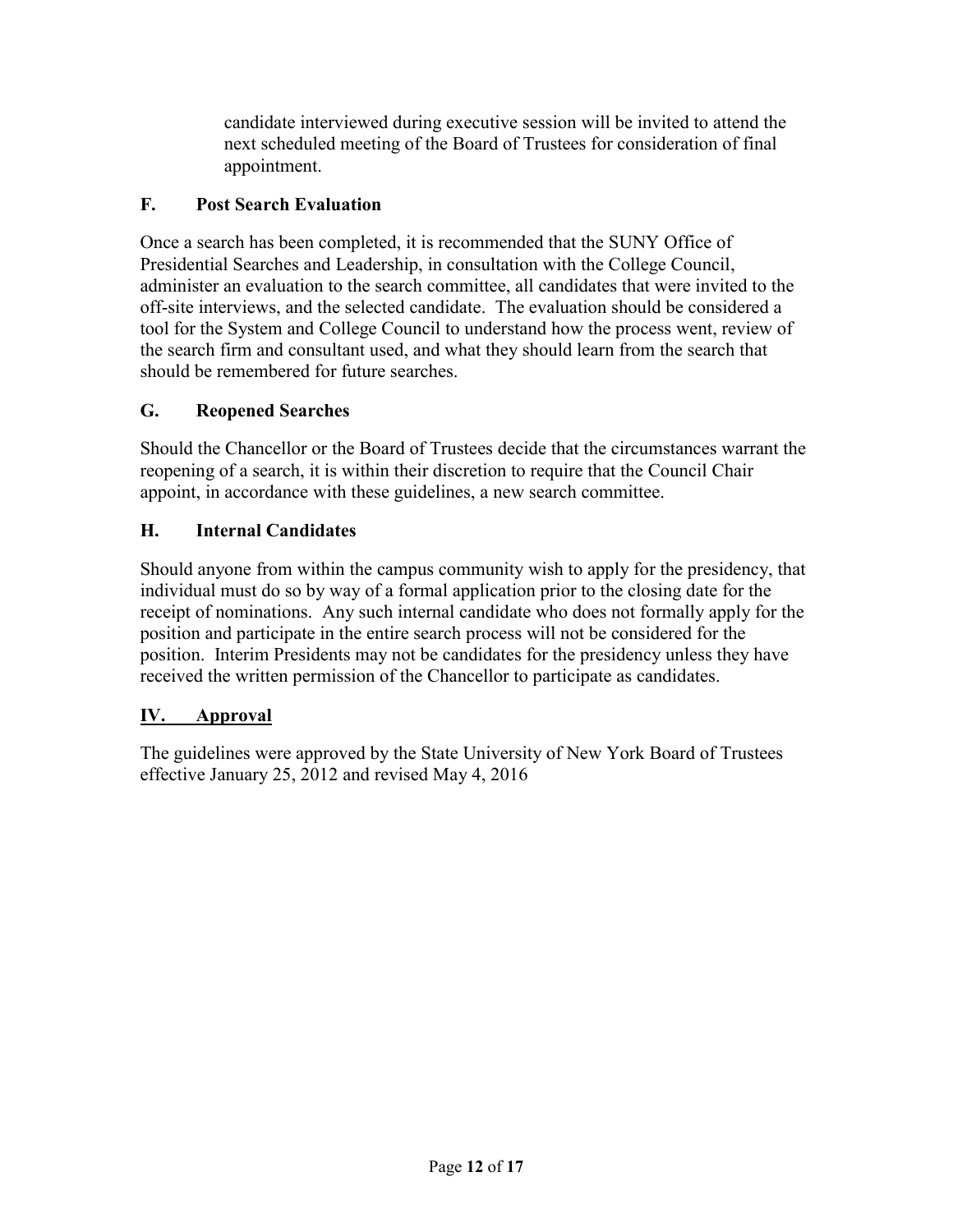## Appendix  $A^4$

# **Employment Searches Guidance Legal Issues Surrounding Employment Applications**

SUNY offices receive thousands of employment applications each year. Recent changes in the law and its interpretation require guidance on legal requirements for some aspects of employment applications and searches for employees. The following guidance, prepared by the Office of General Counsel and issued via a [memorandum on February](http://system.suny.edu/media/suny/content-assets/documents/compliance/employee-relations/Legal-Issues-Surrounding-Employment-Searches-Guidance.pdf)  [14, 2013,](http://system.suny.edu/media/suny/content-assets/documents/compliance/employee-relations/Legal-Issues-Surrounding-Employment-Searches-Guidance.pdf) covers the following areas related to employment searches and is applicable to classified, unclassified, and student applicants.

- I. [Non-Discrimination Language:](http://system.suny.edu/compliance/topics/employee-hr-compliance/employment-searches-guidance/#non) Each State-operated campus should have an employment application. The application, or a document attached thereto, should contain language indicating the campus's policy of non-discrimination.
- II. [Prior Convictions and Pending Arrests:](http://system.suny.edu/compliance/topics/employee-hr-compliance/employment-searches-guidance/#prior) Pursuant to federal and state law, campuses may only make very limited use of prior convictions or pending arrests when making employment decisions.
- III. [Use of the Internet and Social Media in Employee Searches:](http://system.suny.edu/compliance/topics/employee-hr-compliance/employment-searches-guidance/#use) Although the Internet, and social media in particular, may provide an employer with information that could qualify or disqualify an applicant, employers may also learn inappropriate information through these means. Such information includes membership in protected classes that is not otherwise disclosed on the application, status as an individual with a disability, statement of political or religious views, or membership in organizations. This information is irrelevant to an applicant's candidacy—and often impermissible to consider—but some search committee members may be tempted to use it in their decision making process. If a campus would like to use information gleaned from the Internet and social media in the hiring process, such information should be gathered by an appropriate Human Resources employee or Affirmative Action officer who is "walled-off" from the search committee for this purpose. The Human Resources or Affirmative Action employee may then use only appropriate information to remove candidates, if warranted.

#### **I. Non-Discrimination Language:**

Each application, or a document attached to the application, should contain language indicating the college's policy of non-discrimination. The following paragraphs represent one way of meeting requirements under federal and state laws:

 $\overline{a}$ <sup>4</sup> The information in this appendix is maintained by the SUNY General Counsel's Office and is not considered an approved part of the presidential search guidelines. This Appendix will be updated regularly to reflect the most up-to-date information regarding employment search policies and procedures.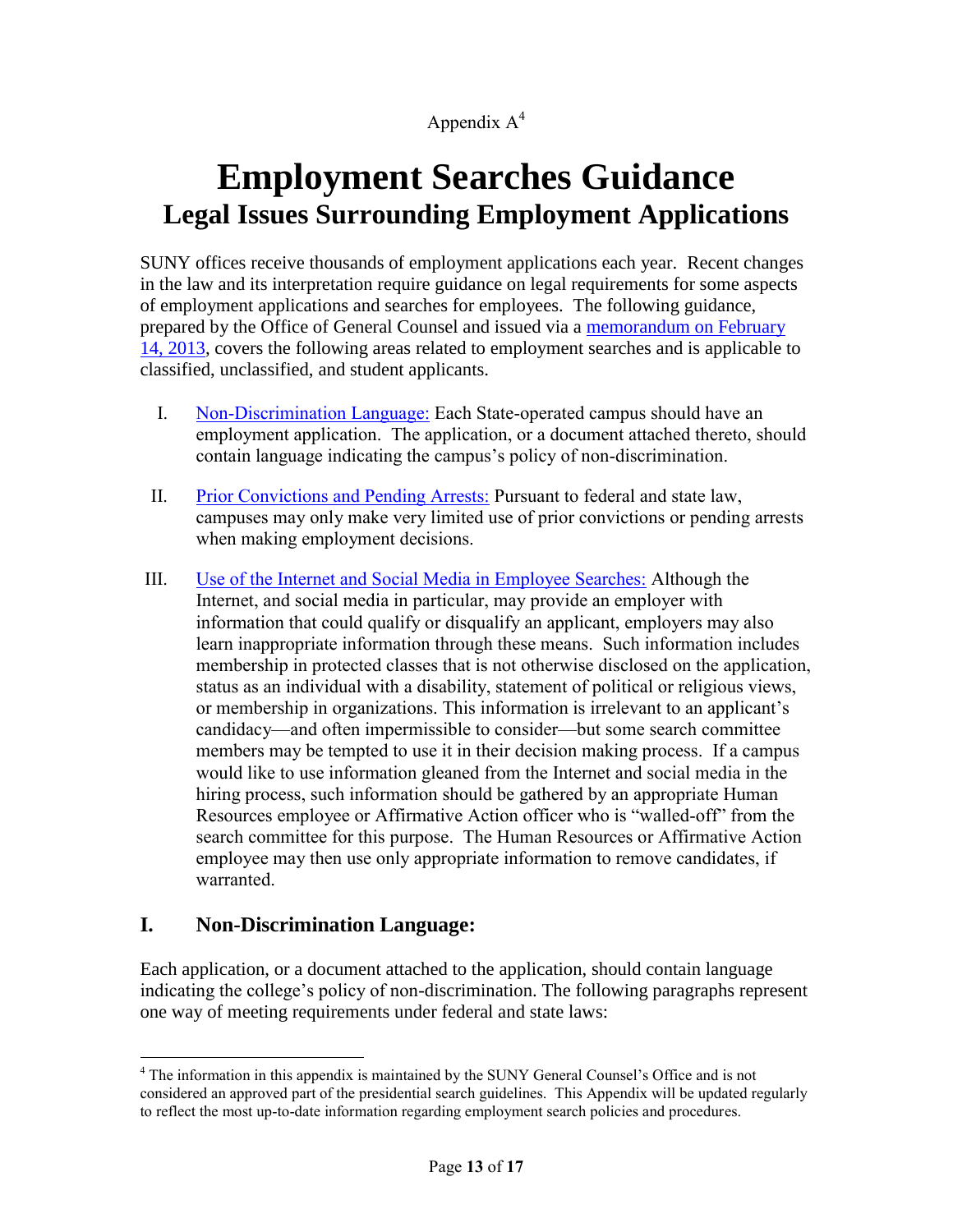Pursuant to University policy, the University is committed to fostering a diverse community of outstanding faculty, staff, and students, as well as ensuring equal educational opportunity, employment, and access to services, programs and activities, without regard to an individual's race, color, national origin, religion, creed, age, disability, sex, gender identity, sexual orientation, familial status, pregnancy, predisposing genetic characteristics, military status, domestic violence victim status, or criminal conviction. Employees, students, applicants or other members of the University community (including but not limited to vendors, visitors, and guests) may not be subjected to harassment that is prohibited by law, or treated adversely or retaliated against based upon a protected characteristic.

The University's policy is in accordance with federal and state laws and regulations prohibiting discrimination and harassment. These laws include the Americans with Disabilities Act (ADA), Section 504 of the Rehabilitation Act of 1973, Title IX of the Education Amendments of 1972, Title VII of the Civil Rights Act of 1964 as Amended by the Equal Employment Opportunity Act of 1972, and the New York State Human Rights Law. These laws prohibit discrimination and harassment, including sexual harassment and sexual violence.

Inquiries regarding the application of Title IX and other laws, regulations and policies prohibiting discrimination may be directed to the campus Title IX office. Inquiries may also be directed to the United States Department of Education's Office for Civil Rights, 32 Old Slip 26th Floor, New York, NY 10005-2500; Tel. (646) 428-3800; Email [OCR.NewYork@ed.gov.](mailto:OCR.NewYork@ed.gov)

Of note, in preparation for this guidance (issued via a [memorandum on February 14,](http://system.suny.edu/media/suny/content-assets/documents/compliance/employee-relations/Legal-Issues-Surrounding-Employment-Searches-Guidance.pdf)  [2013\)](http://system.suny.edu/media/suny/content-assets/documents/compliance/employee-relations/Legal-Issues-Surrounding-Employment-Searches-Guidance.pdf), Counsel's Office took a fresh look at the precise list of protected classes (different SUNY campuses had different lists), and the list of protected groups above reflects a current analysis of those groups protected by federal and/or state laws.

# **II. Prior Convictions and Pending Arrests:**

Pursuant to federal and state law, campuses may only make very limited use of prior convictions or pending arrests when making employment decisions. Sections 296.15 and 296.16 of New York's Human Rights Law set out the proscriptions against unlawful inquiries and employment actions based on prior convictions. Under Section 296.16, it is unlawful for any person or agency, including the State, to make any inquiry about any arrest or criminal accusation of an individual if that arrest or accusation (1) is not pending, (2) has been resolved in favor of the accused, (3) has been resolved by a youthful offender adjudication, or (4) has resulted in a sealed conviction. A college's questions on its employment applications must reflect this paradigm (see example [below\)](http://system.suny.edu/compliance/topics/employee-hr-compliance/employment-searches-guidance/#sample).

Section 296.15 makes it unlawful to deny any employment or license to any person by reason of the individual's having been convicted of a prior criminal offense, or by reason of finding a lack of "good moral character" based on such convictions, if such denial is in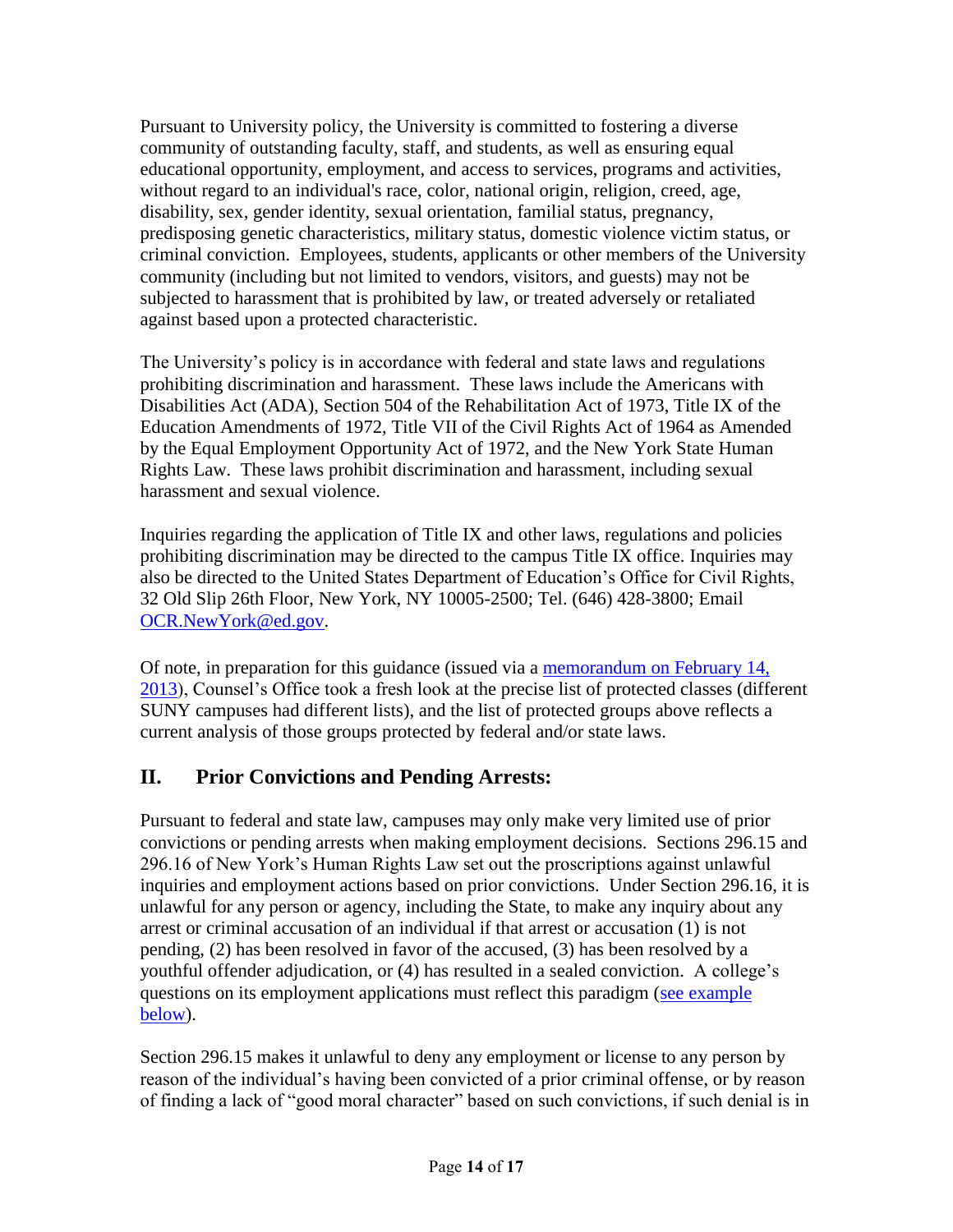violation of Article 23-A of the Correction Law. For its part, Article 23-A provides that employment or licensure shall be denied only if there is a "direct relationship" between the previous criminal offense(s) and the specific employment or license sought or held, or if employment or licensure of the individual would involve "an unreasonable risk to property or to the safety or welfare of specific individuals or the general public." Section 753 of Article 23-A goes on to list eight factors used to determine if there is a direct relationship or unreasonable risk. According to the Court of Appeals, each of the factors must be considered.

# **Sample Language**

Compliance with this legislative scheme requires very specific language. Applicants should be informed—whether in the documents attached to the employment application, or directly on the application itself—of the possible consequences of completing the employment application. This will give applicants actual, or at least constructive, notice, and they may feel less apprehension in disclosing relevant convictions and arrests. For example:

- Answering "YES" to the question about whether there is a prior felony conviction may or may not preclude employment, depending on the nature of the criminal offense, its relationship to the position sought, and other factors that must be considered before employment may be lawfully denied based on a prior conviction.
- Failure to disclose a prior conviction may result in denial of employment or subsequent termination of employment based on falsification of the employment application.

Actual questions posed to applicants should be carefully worded and followed by clear instructions that note four situations under which applicants should answer "NO":

- 1. Do you have an arrest or criminal accusation currently pending against you? If "YES," please describe. (If a prior arrest or criminal accusation resulted in a conviction, you may need to disclose this information in response to the next question.)
- 2. Have you even been convicted of a criminal offense (felony, misdemeanor, or violation)? If "YES," please describe.

Note: You should answer "NO" if:

- a. Your conviction (felony, misdemeanor, or violation) was sealed by a court, OR
- b. The criminal action or proceeding was terminated in your favor (for example: the action was dismissed either at the initial stage or on appeal; you received an Adjournment in Contemplation of Dismissal and the adjournment period has elapsed; you were acquitted), OR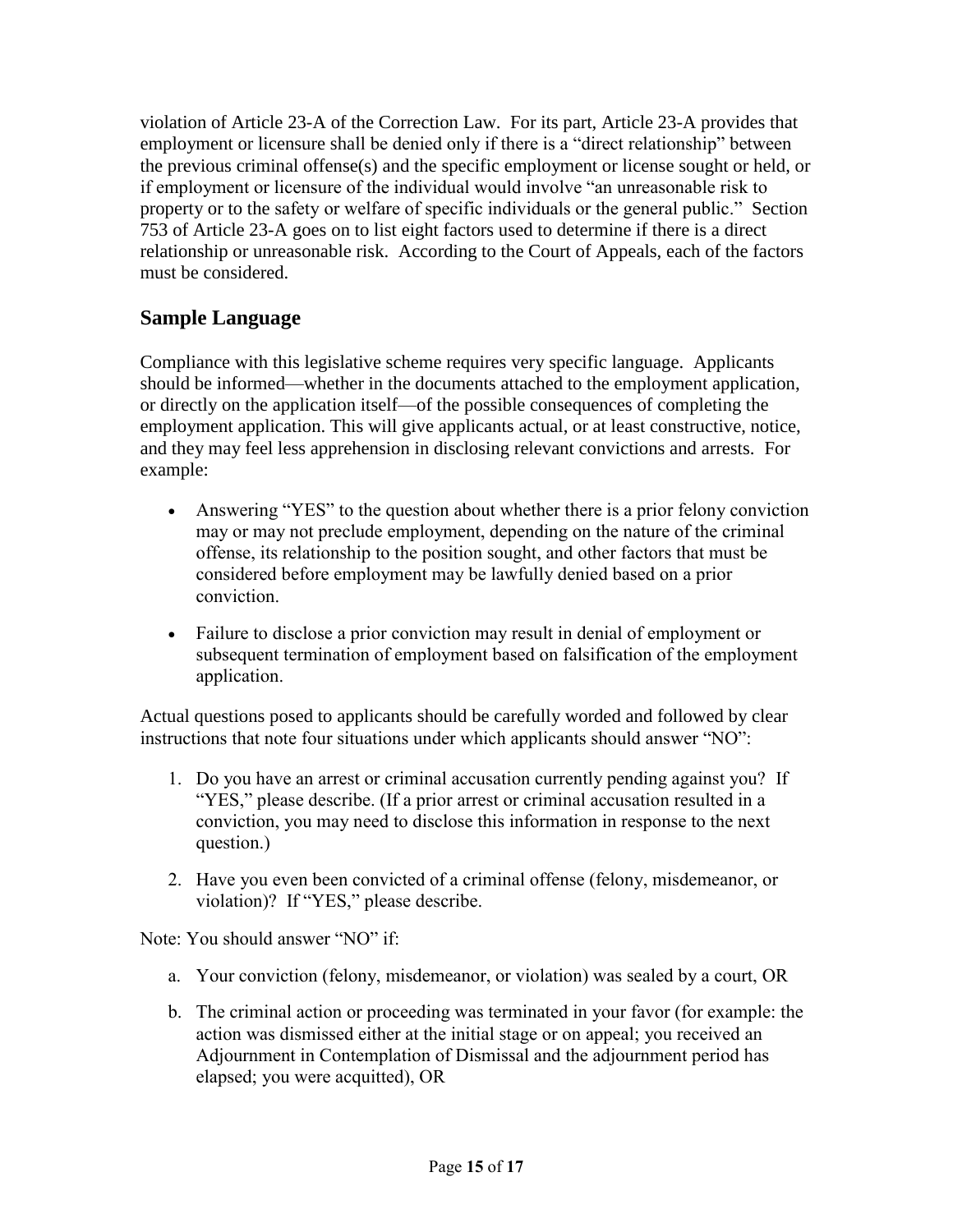- c. The proceeding on the criminal offense resulted in a youthful offender adjudication or juvenile delinquency finding which has been sealed/expunged pursuant to the Family Court Act, OR
- d. After completing a treatment program, your plea to a felony or a misdemeanor was withdrawn and you were resentenced to a violation which was sealed by the court, or the completion of the program resulted in a dismissal of all charges by the court.

Questions about your status may be directed (anonymously) to the Office of Human Resources.

# **Procedural Safeguards**

Compliance also requires procedural safeguards. Disclosures of past conviction or present arrest that do not disqualify an applicant have the potential to be improperly considered, actively or subconsciously, by search committee members. Campus policy, therefore, must prevent search committee members from learning such inappropriate information. Campuses may require that applicants disclose past convictions or pending arrests, but must not allow that information to be considered by the search committee that is determining substantive merit for a position. Rather, the campus must develop a process wherein information about past conviction(s) or pending arrest(s) is available only to an employee in Human Resources, who will be "walled-off" from the search committee for this purpose.

When an applicant discloses a past conviction or pending arrest, a Human Resources employee, independent of that search committee, should review the information to determine if that conviction or arrest is relevant to the position sought. If the information is relevant and disqualifies the applicant, the Human Resources employee will then remove the applicant from the pool. If the information is irrelevant and/or does not disqualify the applicant, then the Human Resources employee will allow the applicant to remain in the search pool with absolutely no mention of the applicant's disclosure to committee members.

# **III. Use of the Internet and Social Media in Employee Searches:**

Although the Internet, and social media in particular, may provide an employer with information that could qualify or disqualify an applicant, employers may also learn inappropriate information through these means. Such information includes membership in protected classes not otherwise disclosed on the application, status as an individual with a disability, political or religious views, or membership in organizations. This information is irrelevant to an applicant's candidacy—and often impermissible to consider—but some search committee members may be tempted to use it in their decisions.

If a college would like to use information gleaned from the Internet and social media in the hiring process, such information should be gathered by an appropriate Human Resources employee or Affirmative Action officer who is "walled-off" from the search